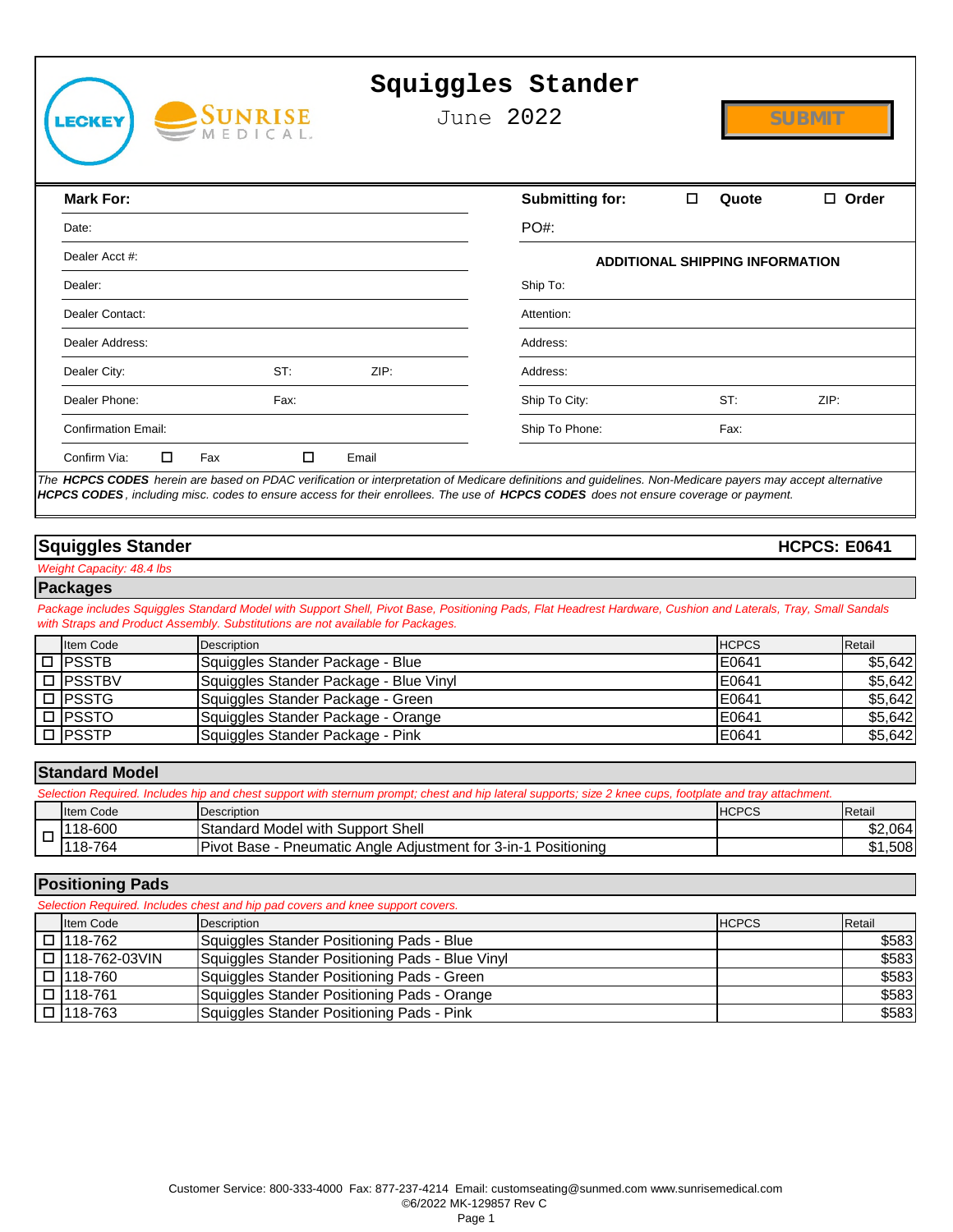| <b>Accessories</b> |                 |                                 |                  |          |              |        |
|--------------------|-----------------|---------------------------------|------------------|----------|--------------|--------|
|                    | Item Code       | Description                     |                  |          | <b>HCPCS</b> | Retail |
|                    | □ 102-1640      | Size 1 Knee Cup                 | <b>Quantity:</b> | (1 or 2) |              | \$119  |
|                    | □ 102-3640      | Size 3 Knee Cup                 | <b>Quantity:</b> | (1 or 2) |              | \$119  |
|                    | $\Box$ 118-619  | Tray - Gray                     |                  |          | E0950        | \$390  |
|                    | □ 120-270       | Padded Tray Insert - Gray       |                  |          | K0108        | \$316  |
|                    | □ 117-769       | Grab Rail / Toy Bar for Tray    |                  |          | K0108        | \$284  |
|                    | $\Box$ 152-1600 | Small Sandals w/ Straps (Pair)  |                  |          | E0951, E0952 | \$254  |
|                    | $\Box$ 152-2600 | Medium Sandals w/ Straps (Pair) |                  |          | E0951, E0952 | \$277  |
|                    | □ 120-816       | Footplate Raiser 1" (Each)      | <b>Quantity:</b> | (1 to 3) | E0951, E0952 | \$86   |

## **Headrest**

| Cushion selection required with hardware |           |                                                                                                 |              |        |
|------------------------------------------|-----------|-------------------------------------------------------------------------------------------------|--------------|--------|
|                                          | Item Code | Description                                                                                     | <b>HCPCS</b> | Retail |
| 0                                        | 120-859   | <b>Contoured Headrest Support Hardware</b>                                                      | E1028        | \$358  |
| □                                        |           | 137-800-03 Contoured Headrest Cushion - Blue                                                    | E0955        | \$164  |
| □                                        |           | 137-800-03VIN Contoured Headrest Cushion - Blue Vinyl                                           | E0955        | \$164  |
| □                                        |           | 137-800-01 Contoured Headrest Cushion - Green                                                   | E0955        | \$164  |
| □                                        |           | 137-800-02 Contoured Headrest Cushion - Orange                                                  | E0955        | \$164  |
| □                                        |           | 137-800-04 Contoured Headrest Cushion - Pink                                                    | E0955        | \$164  |
| □                                        | 117-697   | <b>Flat Headrest Support Hardware</b>                                                           | E1028        | \$220  |
| □                                        |           | 117-850-03 Flat Headrest Cushion - Blue                                                         | E0955        | \$112  |
| □                                        |           | 117-850-03VIN Flat Headrest Cushion - Blue Vinyl                                                | E0955        | \$112  |
| □                                        |           | 117-850-01 Flat Headrest Cushion - Green                                                        | E0955        | \$112  |
| □                                        |           | 117-850-02 Flat Headrest Cushion - Orange                                                       | E0955        | \$112  |
| П                                        |           | 117-850-04 Flat Headrest Cushion - Pink                                                         | E0955        | \$112  |
| □                                        | 118-667   | Lateral Bracket Assembly Hardware (Pair)<br>Requires Flat Headrest Support Hardware and Cushion | E1028        | \$202  |
| □                                        |           | 137-807-03 Flat Headrest Lateral Cushions - Blue (Pair)                                         | E0956        | \$183  |
| □                                        |           | 137-807-03VIN Flat Headrest Lateral Cushions - Blue Vinyl (Pair)                                | E0955        | \$183  |
| □                                        |           | 137-807-01 Flat Headrest Lateral Cushions - Green (Pair)                                        | E0956        | \$183  |
| □                                        |           | 137-807-02 Flat Headrest Lateral Cushions - Orange (Pair)                                       | E0956        | \$183  |
| □                                        |           | 137-807-04 Flat Headrest Lateral Cushions - Pink (Pair)                                         | E0956        | \$183  |

# **Assembly**

|   | <b>Item Code</b>             | <b>Description</b>                              | Retai          |
|---|------------------------------|-------------------------------------------------|----------------|
| _ | $\mathcal{L}$<br>$\sim$<br>- | _<br>Product<br>Accam<br>⊦ee<br>nbiv<br>יוסכפר. | $\sim$<br>⊍⊥∠ບ |